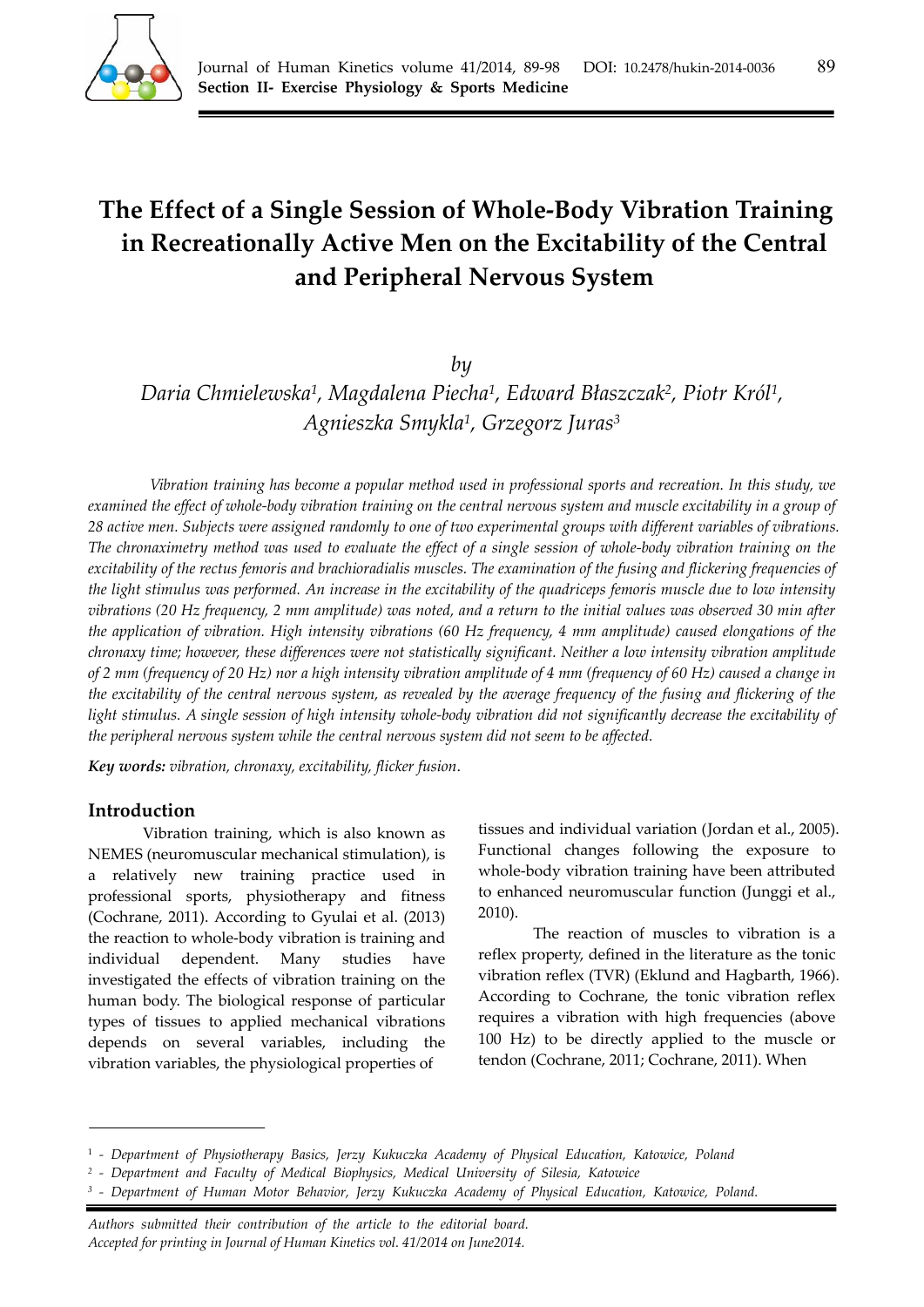mechanical distension of the muscular-tendon system is initiated, the endings of the Ia annularspiral myelin fibers are activated, leading to the activation of  $\alpha$  motoneurons. As a result, the muscle contracts.

Changes in maximal strength, explosive strength and mechanical power of muscles after vibration training have been described (Jordan et al., 2005). Therefore, to date, the neural mechanisms that are responsible for enhancing muscular performance are still unclear (Cochrane, 2011; Cochrane, 2011).

Densitometric examinations of bones have revealed an increased density of bone tissue after long-lasting vibration training (Ligouri et al., 2012). The results of studies investigating the influence of vibration training on stability of the human body are contradictory and equivocal (Piecha et al., 2013). Vibration training stimulates the process of medication and convalescence; thus, it has become quite popular in rehabilitation. It can also be applied to patients with hemiparesis (Tihanyi et al., 2007). Moreover, there have been several reports in the literature demonstrating that resistance exercises combined with mechanical vibrations prevent atrophy of the muscles when a patient has been immobilized in a lying position for a long period of time (Belavý et al., 2009).

The effects of mechanical vibrations on specific systems and tissues of the human body have been examined by scientists for quite some time (Bosco et al., 2000; Games and Sefton, 2011; Schulte et al., 2011). However, there has been a paucity of reports in the literature regarding the effect of vibration on the excitability of the central nervous system. It has been shown that local application of vibration causes an increase in the excitability of the motor cortex. Furthermore, stimulation of the peripheral sensory entrances by mechanical stimuli can cause an increase in corticospinal excitability in the absence of actual involuntary movements (Forner-Cordero et al., 2008). The increased excitability of the motor cortex supports the process of motor learning, which is an important element of sports training. Changes in the electrical potential of muscles (recorded as an electromyographic signal) caused by a single application of vertical vibration have been examined (Krol et al., 2011; Cardinale and Lim, 2003; McBride et al., 2010). The effect of whole-body vibration at different frequencies (20 Hz, 40 Hz, 60

Hz) and amplitudes (2 mm, 4 mm) upon the medial and lateral vastus muscle in young men has also been evaluated and applied in electromyography. The highest bioelectric activity was observed at a frequency of 60 Hz and a movement amplitude of 4 mm (Krol et al., 2011). Cardinale and Lim (2003) used an electromyographic record of the lateral vastus muscle of a dominant limb and compared the effect of different vibration frequencies in 16 professional volleyball players. The players were exposed to four 60-s vibration applications of different frequencies (30 Hz, 40 Hz, 50 Hz). In addition, the players maintained a static knee-bent position with their knee joints flexed at 100˚. It was shown that a vibration of 30 Hz resulted in a 34% increase of the EMG electromagnetic potential, which was significantly different from the results in the control group. A similar observation was also made for the EMG signal, which indicated that there was an increase in the activity of the triceps muscle of a calf up to 8 min after static exercise on a vibration platform (vibration frequency = 30 Hz, deflection amplitude = 3.5 mm). Moreover, analysis of changes in the Hoffman's reflex did not show any considerable increase in the excitability of the motor neuron (tibial nerve) (McBride et al., 2010).

The main objective of the study was to investigate the effect of whole-body vibration on the excitability of the central nervous system and spinal nerves. The aim of this study was to examine the effect of a single session of whole-body vibration on the excitability of the peripheral and central nervous system in recreationally active men.

# **Material and Methods**

## *Participants*

Twenty-eight recreationally active men, who participated in the examinations, were randomly divided into two experimental groups (A and B). The groups differed in the values of the mechanical vibrations induced by the vibration platform. The extreme values of the vertical vibrations from the vibration platform selected for the examinations were 2 mm/20 Hz and 4 mm/60 Hz.

The following criteria were used to qualify the group participants: men between the ages of 19 - 26 who trained twice a week in an amateur football club. Exclusion criteria were: past injuries of the knee joint or the hip joint after operation, anti-pain blockades, acute inflammation of soft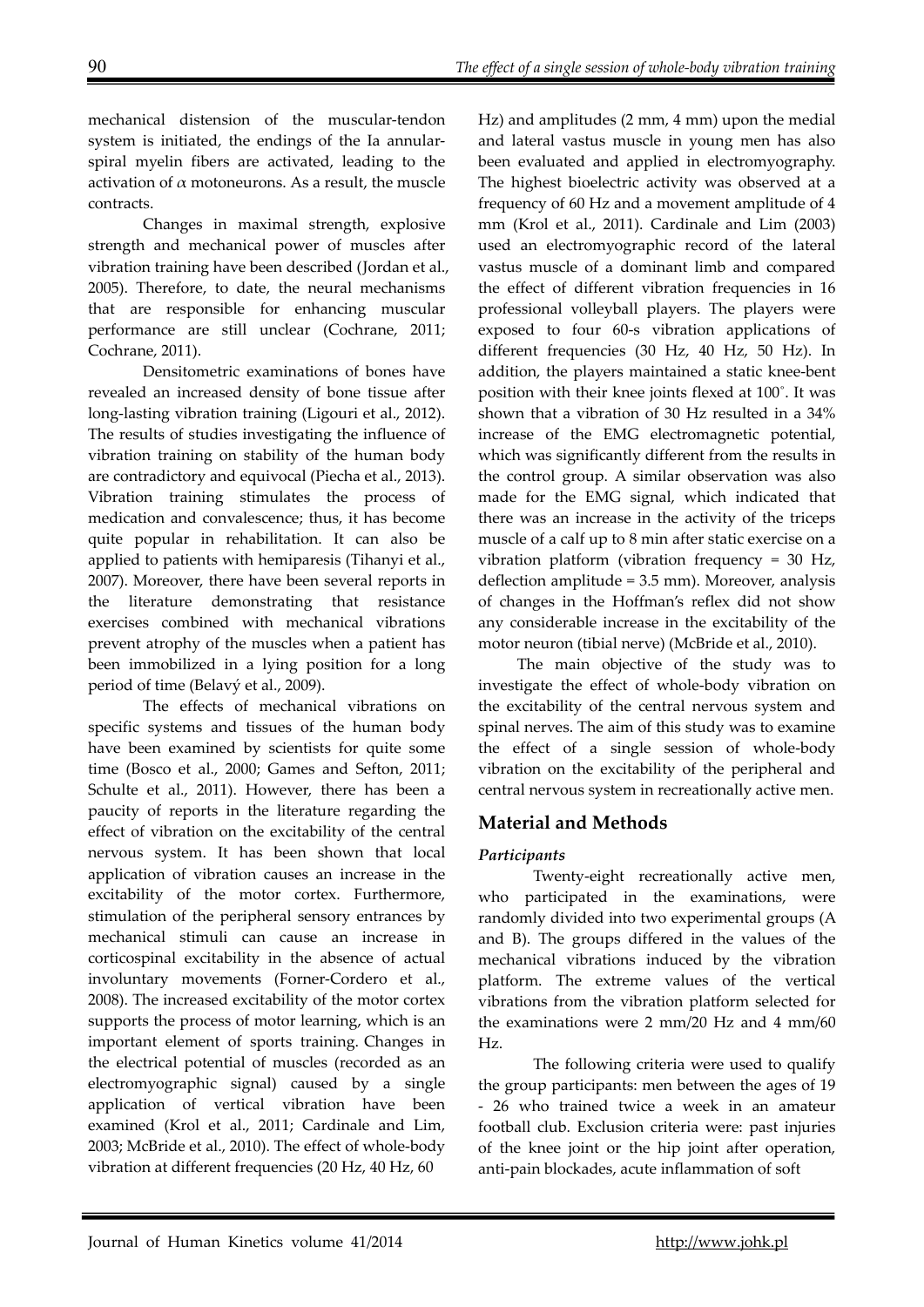tissue and elevated temperature.

Initially there were 31 volunteers, three of whom were excluded from the experiment as they did not meet the inclusion criteria. Twenty-eight participants were randomly allocated to one of two experimental groups. Neither the participants nor the investigators, except the one responsible for vibration training, knew to which group the participants were aligned to. The participants were in a good state of health, without any conditions which could influence the course and the result of the test.

There were 12 men in group A. The participants in group A were subjected to a single whole-body vibration session of 20 Hz frequency and 2 mm vibration amplitude.

There were 16 men in group B. The participants in group B were subjected to a single whole-body vibration session of 60 Hz frequency and 4 mm vibration amplitude.

#### *Measures*

There were four investigators responsible for performing different interventions (enrollment of the participants, whole-body vibration training, chronaximetry, Critical Flicker Frequency measurement). The measurements were taken in late morning hours to minimize the impact of daily tiredness. The subjects were asked not to eat or drink food containing caffeine two hours before measurements and not to take up intensive physical exercises 24 hours before the measurements. The measurements were made under standard conditions, which were the same for all subjects. These examination methods were approved by the Bioethics Committee at the Academy of Physical Education in Katowice (12/2008).

Changes in the critical values of the fusing and flickering frequencies of optical stimuli (Critical Flicker Frequency – CFF) due to two vibration intensities before and after a vibration session were tested to examine the effect of mechanical vibrations on the excitability of the central nervous system. The effects of a single whole-body vibration session of two intensity levels on the chronaxy values (Chr) of the rectus femoris (engaged directly in the exercise) and brachioradialis muscle (engaged indirectly in the exercise because of its peripheral position) were examined. Chronaxy measurements were made before the exercise session, up to 2 min after the application and 30 min following the application.

The FitVibe 600 vibration platform (GymnaUniphy N.V) had been used in previous studies (Piecha et al., 2013). The characteristics of the platform vibrations were a shift in the vertical direction, a vibration frequency ranging from 20 to 60 Hz, a low (2 mm) or high (4 mm) vibration amplitude and a time of vibration that ranged from 1 to 90 s.

#### *Procedures*

The subject remained in a static position during the exercises. A test team member stood on the surface of the platform and loaded it uniformly. The hip and knee joints were flexed at 90˚, and the upper limbs were placed against the pelvis. This position mainly engaged the gluteus maximus muscles and the quadriceps femoris muscles. Importantly, the procedure was safe because the flexion of the knee joints reduced the transfer of vibrations via spine and into the head. In case of platforms that operated in the vertical mode, the increase in bioelectrical activity of the lower limbs in the position where the knee joints flexed at 90˚ was noted (Krol et al., 2011). The exercise and rest periods lasted 1 min, in accordance with the procedure used in previous studies (Bosco et al., 2000). The exercises were repeated 5 times.

The examination of the fusing and flickering frequencies of the light stimulus (Critical Flicker Frequency) made it possible to analyze the response to a light wavelength of 650 nm when perceived by the tested person as a fixed light. The increasing and decreasing frequency was in the range of  $25$  Hz – 60 Hz, and a rate of change of 1 Hz/s was used in the examinations. The examination started by generating a stimulus frequency of 60 Hz, which was perceived as a fixed light. The frequency was then reduced until the tested person signaled (by pressing a button) that he noticed a flickering light (flicker threshold). In the second sequence of measurements, the initial frequency was 25 Hz, which was then increased (to a maximum of 60 Hz) until the tested person observed a fixed light (Fusion Threshold). Eight measurement cycles were performed, and the mean values of all of the registered frequency measurements were calculated.

The chronaxy measurements were performed using an Intelect advanced device (Chattanooga). Chronaximetry is a quantitative diagnostic method for neuromuscular conductivity that is used in physiotherapy. Chronaxy is defined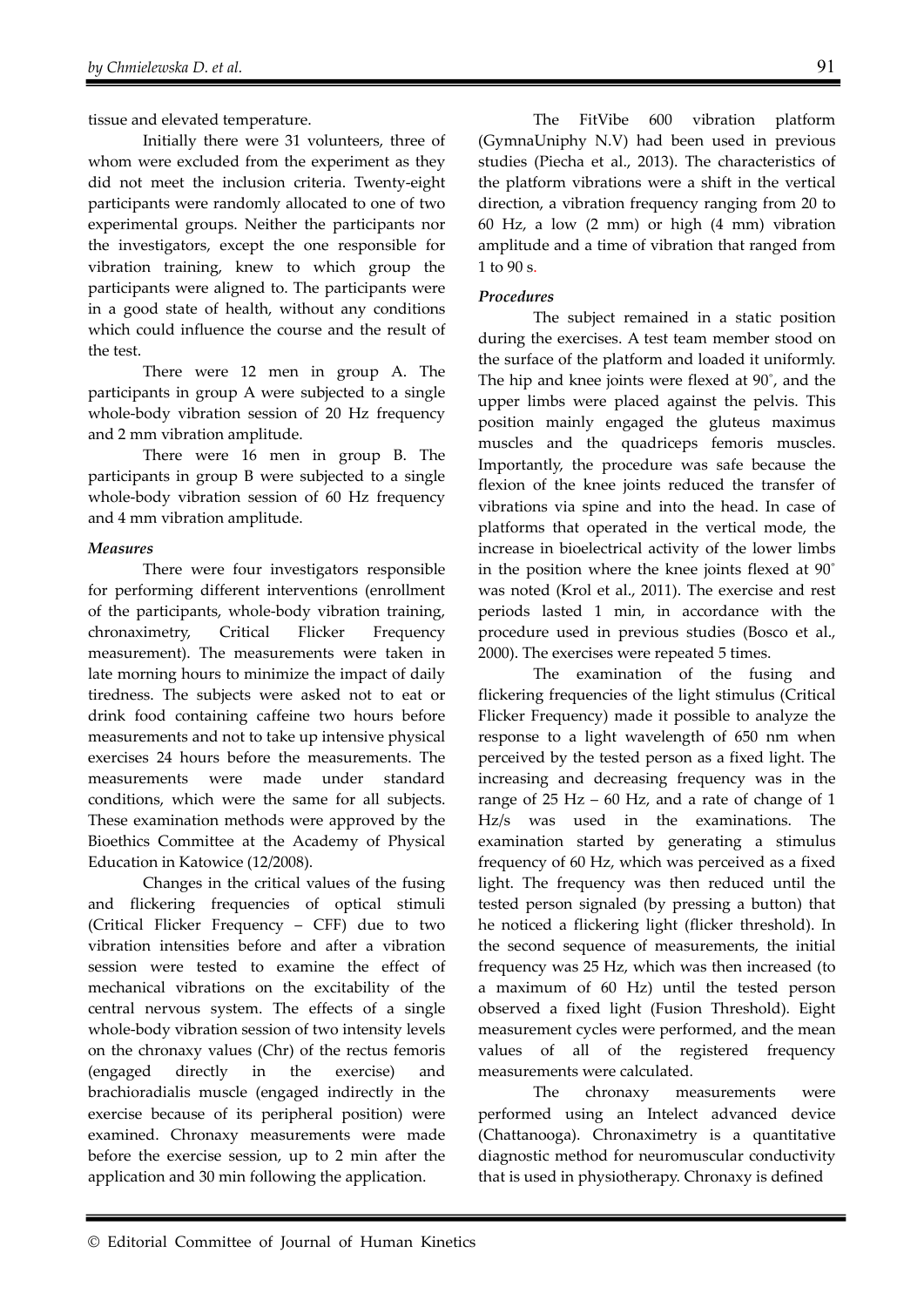as the shortest impulse time for a rectangular course at the intensity value of a double rheobase, which generates a minimal contraction of a skeletal muscle. The skin where the electrodes were attached was cleaned with alcohol. A point electrode connected to the negative end of an interrupted direct current was applied to stimulate the direct motor points of the rectus femoris and brachioradialis muscles to determine the chronaxy. Chronaxy measurements were obtained before, immediately after, and 30 minutes following the vibration session. This procedure was in accordance with the recommendations of Leslie Geddes (2004), and the chronaxy values obtained were in the range of 0.01 ms and 1 ms, indicating normal neuromuscular excitability (Nelson, 1998).

#### *Statistical analysis*

The obtained data were validated by commonly used methods of statistical analysis. The Shapiro-Wilk test was used to verify the data's compatibility with a normal distribution. The homogeneity of variance was evaluated by the Levene test. However, not all of the variables met the assumption of normality of the variable distribution and homogeneity of variance; therefore, the Wilcoxon matched pairs test (confidence level ≤ 0.05) was used to compare the mean values of the chronaxy before and after the session of vibration exercise and 30 minutes later to compare the relative changes of the chronaxy between measurements 1 and 2, 1 and 3, and 2 and 3 in groups A and B. This test was also used to compare the mean frequency values of the fusing and flickering frequencies of the light stimulus. The Mann-Whitney U test was used to compare these parameters between groups A and B.

## **Results**

Group A included 12 men with a mean age of  $21.6 \pm 1.35$  years, body mass of  $75.2 \pm 5.81$  kg and a BMI of  $22.54 \pm 1.34$ . Group B was composed of 16 men with a mean age of  $21.63 \pm 1.2$  years, body mass of  $74.63 \pm 5.77$  kg and a BMI of  $23.76 \pm 1.75$ . The test groups were homogeneous for anthropometric features, and the tested men were characterized. There were no obvious changes in the mean frequency of the fusing and flickering of the light stimuli due to the application of different vibration intensity (Table 1).

The obtained chronaxy values for all of the members of the test groups before and after the

application of vibration were within standard norms; i.e., they were lower than 1 ms. The comparison of the mean chronaxy values of a rectus femoris (this muscle was directly engaged) before vibration (measurement 1) and after vibration (measurement 2) and between the value after vibration and 30 min later (measurement 3) in group A showed that they were significantly different. The mean chronaxy value decreased due to low intensity training. Thirty minutes after the application of vibration, the mean value of the chronaxy approximated its value before training (Table 2). The change of the excitability of the quadriceps femoris muscle under the influence of a single whole-body application of vibration was reversible (Table 2). In addition, the relative improvements of the chronaxy after training compared to its value before the application and 30 min later were 15.44% and 4.94%, respectively.

The mean chronaxy values of the quadriceps femoris muscle of the thigh under the influence of high-intensity vibration in group B increased immediately after the exercise session, but these changes were not statistically significant (Table 2).

The chronaxy results of the brachioradialis muscle, which was positioned peripherally against the lower limbs and was directly involved in the exercise, did not show statistically significant changes (Table 2).

No differences were found between groups A and B with regard to any of the examined variables (Tables 1 and 2).

Neither adverse events nor side effects were observed after interventions in each experimental group.

## **Discussion**

Several novel training tools have been identified to optimize the effects of motor exercises. Therefore, there have been no examinations of the effects of mechanical vibrations on the excitability of the neuromuscular system, prompting an investigation of this subject.

Results from the use of chronaximetry to evaluate the excitability of the neuromuscular system have been previously described in the literature (Kiernan et al., 2000; Murray and Jankelowitz, 2011; Ng and Burke, 2007).

Chronaximetry is the first method of 4 presented in the examination protocol for the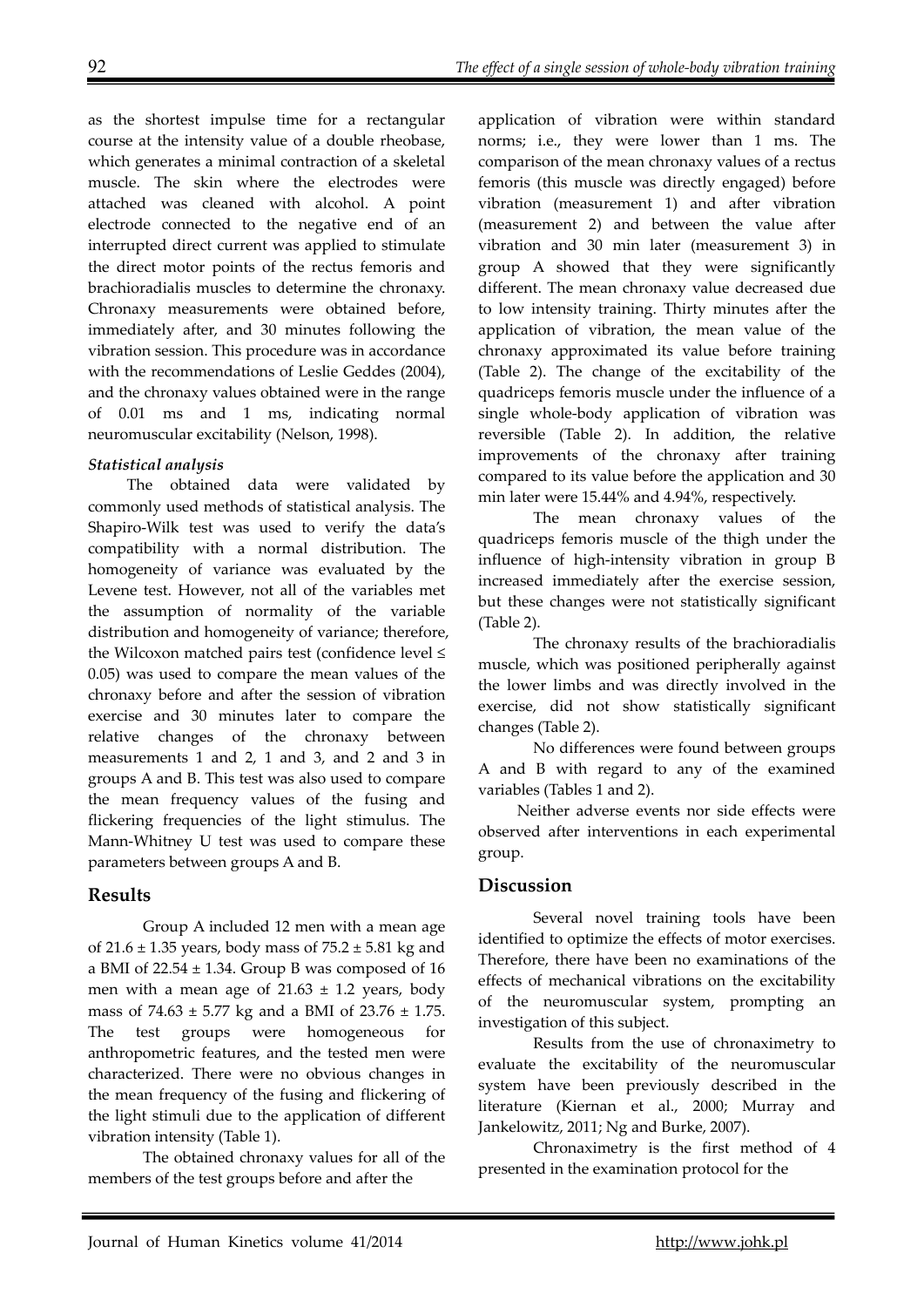conductivity of peripheral nerves, as described by Bostock et al. (1998). The simplicity and reliability of the protocol (including chronaximetry) have been confirmed in the course of examinations for evaluation of the excitability of the median and ulnar nerves in healthy subjects (Kiernan et al., 2000; Murray and Jankelowitz, 2011). The higher values of the amplitude and time of electrical

stimulus that are essential to generate excitability from a median nerve (compared to the results obtained for the ulnar nerve) were observed. In addition, the authors highlighted the differing threshold excitability of the examined nerves in healthy subjects (Murray and Jankelowitz, 2011).

#### **Table 1**

*Comparison of the mean values of fusing and flickering frequency of the light stimulus before and after a single whole-body vibration session in group A and B.* 

| variable        | Group        | Number of<br>participants | 1 - mean value<br>before<br>vibration [Hz]<br>$\pm$ SD | 2 - mean value<br>after vibration<br>$[Hz] \pm SD$ | $p^*1, 2$ | $p^*A$ , B |  |
|-----------------|--------------|---------------------------|--------------------------------------------------------|----------------------------------------------------|-----------|------------|--|
| Frequency       | A            | 12                        | $38,54 \pm 2,79$                                       | $39,54 \pm 2,64$                                   | p > 0,05  | p > 0,05   |  |
| of fusing       | $\, {\bf B}$ | 16                        | $36,77 \pm 3,02$                                       | $36,97 \pm 4,07$                                   | p > 0,05  |            |  |
| Frequency<br>of | A            | 12                        | $44,61 \pm 3,17$                                       | $43,62 \pm 2,95$                                   | p > 0,05  | p > 0,05   |  |
| flickering      | B            | 16                        | $43,64 \pm 2,38$                                       | $43,70 \pm 4,15$                                   | p > 0,05  |            |  |
|                 |              |                           | *Wilcoxon test ** Mann-Whitney U test                  |                                                    |           |            |  |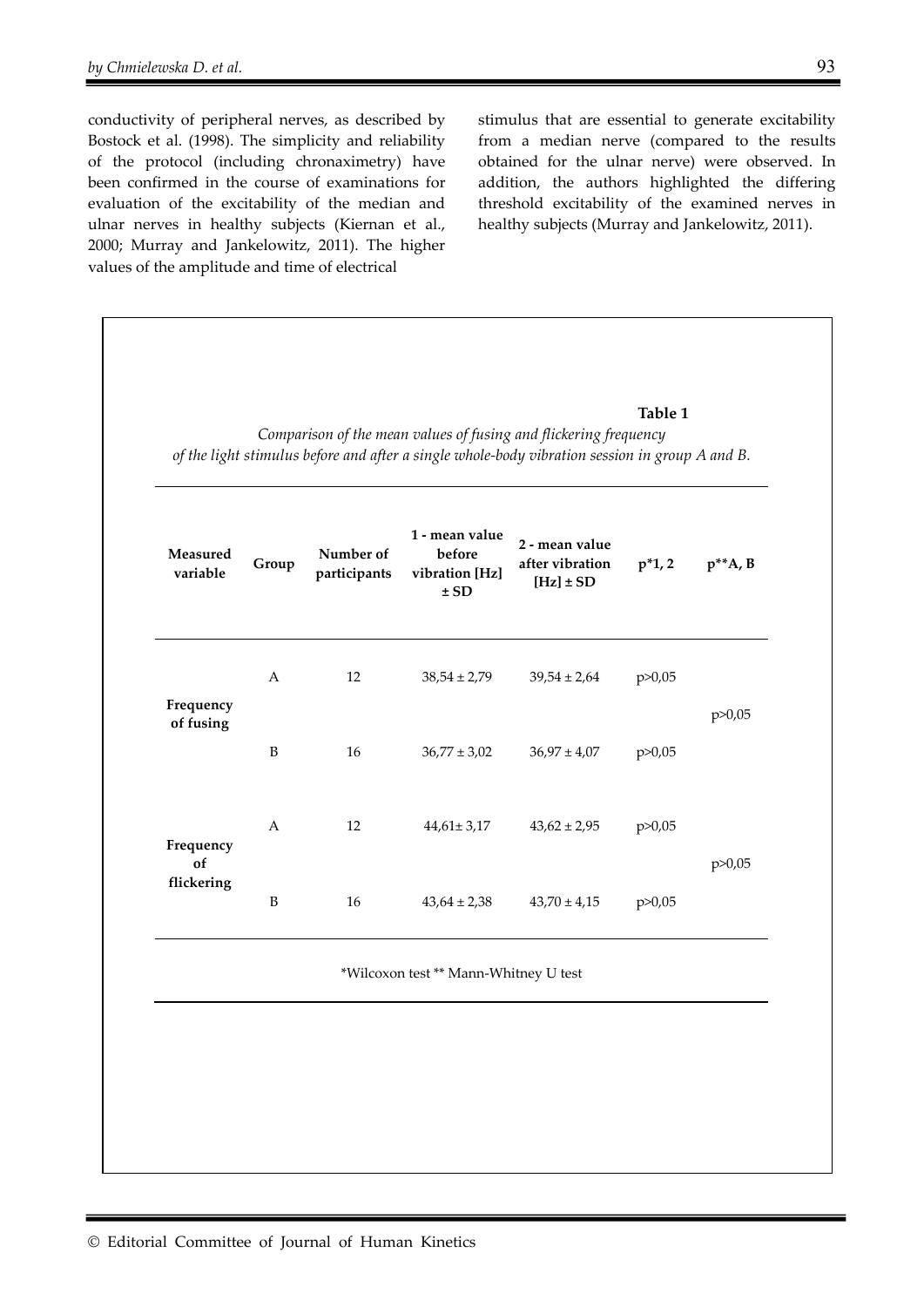| <b>Tested</b><br>muscle               | Group          | Number of<br>parcicipants | 1 - mean<br>value of Chr.<br>before [ms] $\pm$<br><b>SD</b> | $2 - mean$<br>value of Chr.<br>after [ms] $\pm$<br><b>SD</b> | $3 - mean$<br>value of Chr.<br>after 30 min.<br>$[ms] \pm SD$ | $\mathbf{p}$<br>$1, 2^*$ | P<br>$2,3^*$ | $A, B^{**}$ |
|---------------------------------------|----------------|---------------------------|-------------------------------------------------------------|--------------------------------------------------------------|---------------------------------------------------------------|--------------------------|--------------|-------------|
| Rectus<br>femoris<br>muscle           | $\mathbf{A}$   | 12                        | $0,140 \pm 0,07$                                            | $0,116 \pm 0,05$                                             | $0,141 \pm 0,05$                                              | $p=0,05$                 | $p=0,02$     | p > 0,05    |
|                                       | B              | 16                        | $0,170 \pm 0,12$                                            | $0,211 \pm 0,21$                                             | $0,188 \pm 0,09$                                              | p > 0,05                 | p > 0,05     |             |
| <b>Brachio-</b><br>radialis<br>muscle | $\overline{A}$ | 12                        | $0,163 \pm 0,09$                                            | $0,168 \pm 0,13$                                             | 0,175<br>$\pm 0.15$                                           | p > 0,05                 | p > 0,05     | p > 0,05    |
|                                       | $\, {\bf B}$   | 16                        | $0,273 \pm 0,24$                                            | $0,272 \pm 0,24$                                             | $0,228 \pm 0,22$                                              | p > 0,05                 | p > 0,05     |             |

Mogyoros et al. (1996) repeatedly noted the dependence of neuromuscular excitability on the time of electrical impulse in successive examinations performed on 20 healthy subjects. In other types of examinations, convergence of a quantitative evaluation of the skeletal muscle denervation was obtained by applying chronaximetry and needle electromyography methods (EMG). In case of an acute phase of denervation and a total degenerative reaction, the sensitivity of both methods was 100%. The convergence of the EMG diagnostic results and chronaximetry was 86% at some time after the injury and partial degradation reaction (Paternostro-Sluga et al., 2002).

Currently, there have been no publications on the evaluation of the effects of vibration on muscle or nerve excitability using chronaximetry. Two vibration frequencies were used, 20 Hz and 60

Hz, and the vibration amplitudes were 2 mm and 4 mm, which resulted in diversified effects. The use of lower parameters in a single vibration session (20 Hz/2 mm – group A) caused a significant decrease in the chronaxy value of a quadriceps femoris muscle after the application of whole-body vibration. When high values of the vibration parameters (60 Hz/4 mm – group B) were used, elongation of the chronaxy time of this muscle was observed; however, these changes were not statistically significant.

Although there is strong evidence that the chronaximetry method is reliable for assessing the neuromuscular system, we question whether it is sensitive enough for use in healthy subjects.

There were no statistically significant changes in the brachioradialis muscle excitability since it was not exposed directly to vibrations because of the position of the exercise and the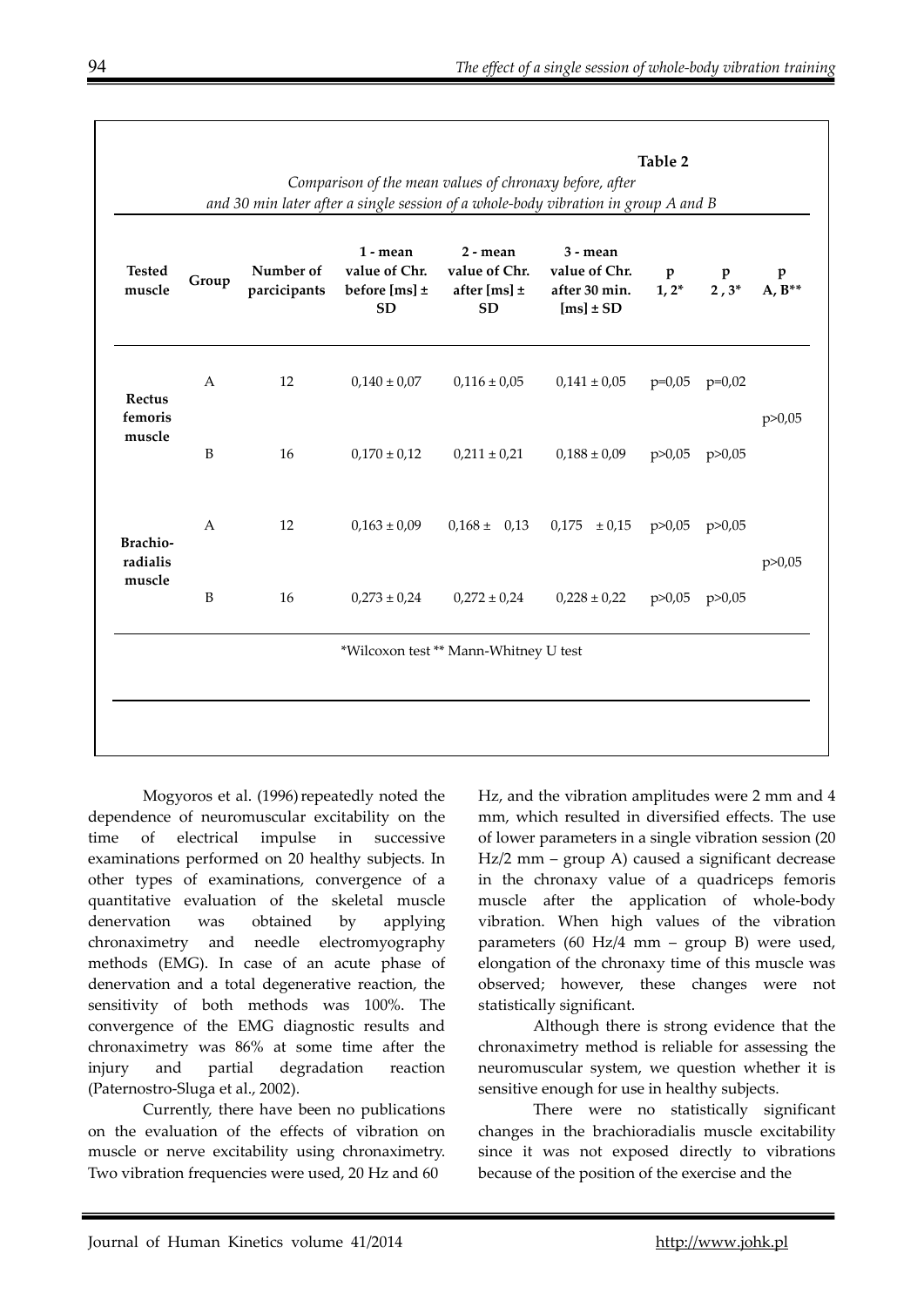peripheral position of the muscle. In whole-body vibration training, mechanical vibrations are transmitted from the distal parts, which are in contact with the platform in the proximal direction (Luo et al., 2005). In the course of the transmission of mechanical vibrations in human tissues, the frequency, amplitude and intensity of the vibration are reduced due to the damping properties of soft tissues (Cardinale and Wakeling, 2005).

Hazel et al. (2007) did not observe a change in the activity of the biceps muscle in the course of static exercises performed on a platform at a maximum frequency of 45 Hz. Thus, the following initial position of the exercise was recommended: direct hand contact with a vibration platform or the application of a point vibration to activate the muscles of the upper limbs. Bosco et al. (2000) showed that the bioelectrical activity of the biceps muscle doubled during the application of a point vibration of 30 Hz frequency and 6 mm amplitude to the tense muscle.

Previous study results demonstrated varying effects of vibration training on the human body, which can depend on the parameters of the mechanical vibrations. The vibration amplitude of the platforms ranged from 1 to 10 mm. In the literature, the vibration frequencies used for exercises were within the range of 20 to 60 Hz. Mechanical vibrations of lower frequencies than 20 Hz were not used because they initiated the phenomenon of mechanical resonance, which can be harmful for organs (Jordan et al., 2005). When the vibration frequencies are higher than those commonly used in vibration training, the excess of stimuli for neuromuscular spindles and sensory receptors can disturb the evaluation of afferent information by the central nervous system.

It has been suggested that the constant application of vibration lasting longer than one minute can cause muscle fatigue (Jordan et al., 2005). In these examinations, we chose to maintain the same position on the platform for one minute. Krol et al. (2011) similarly performed their examinations on healthy subjects. Tihanyi et al. (2007) applied a single whole-body vibration to patients with past stroke conditions for one minute (on a platform, repeated 6 times) and used a frequency of 20 Hz with an amplitude of 5 mm. The achieved isometric and eccentric increase of the moment of force of the knee extensor muscles and the growth of the EMG amplitude of the vastus

lateralis muscle by 44.9% was statistically significant. There were no considerable changes in the control group (placebo vibration).

The effects of whole-body vibration on the excitability of the central nervous system have not been previously presented.

Transcranial magnetic simulation revealed several changes in the motor cerebral cortex due to the local vibration of the upper limb. Forner-Cordero et al. (2008) showed that if muscle tendons of the wrist extensors and flexors were simulated by vibrations of 80 Hz frequency for a long time, corticospinal excitability increased. According to the authors, one possible explanation for the obtained results may be that the cerebral cortex features high reorganizational abilities. The motor and sensory cortices of a healthy adult have the ability to react rapidly to any changes in the external environment. Such neuroplasticity is connected with permanent, functional and structural changes in the cerebral cortex as a response to active stimuli (Donoghue, 1995).

The light fusing and flickering test (CFF) was used to evaluate the activity of the central nervous system and sensory sensitivity of the examined men. The frequencies at which flickering (still > flickering) and fusing (flickering > still) of the point light source occur are the criteria that indicate excitability of the central nervous system.

Physical exercise has an effect on the increase of the critical value of the fusing frequency of the light stimuli. Changes in the CFF test index show increases in the excitability of the cerebral cortex (cortical excitability). Thus, this test may be used to assess the degree of central nervous system fatigue (Davranche and Pichon, 2005). In other types of examinations, Davranche et al. (2005) subjected physically active young men to exercises on a cycloergometer with a load of 50% VO2max. There was an increase in the critical flicker frequency (CFF) directly after the exercises, which, according to the authors, indicated an increase of sensory sensitivity.

In the present study, we did not find any significant changes in the fusing and flickering frequencies of the light stimuli in a single wholebody vibration session of varied intensity. However, in some cases, there was a slight (but statistically insignificant) increase of the mean value of the light fusing frequency as well as a slight decrease of the light flickering frequency. However, this was only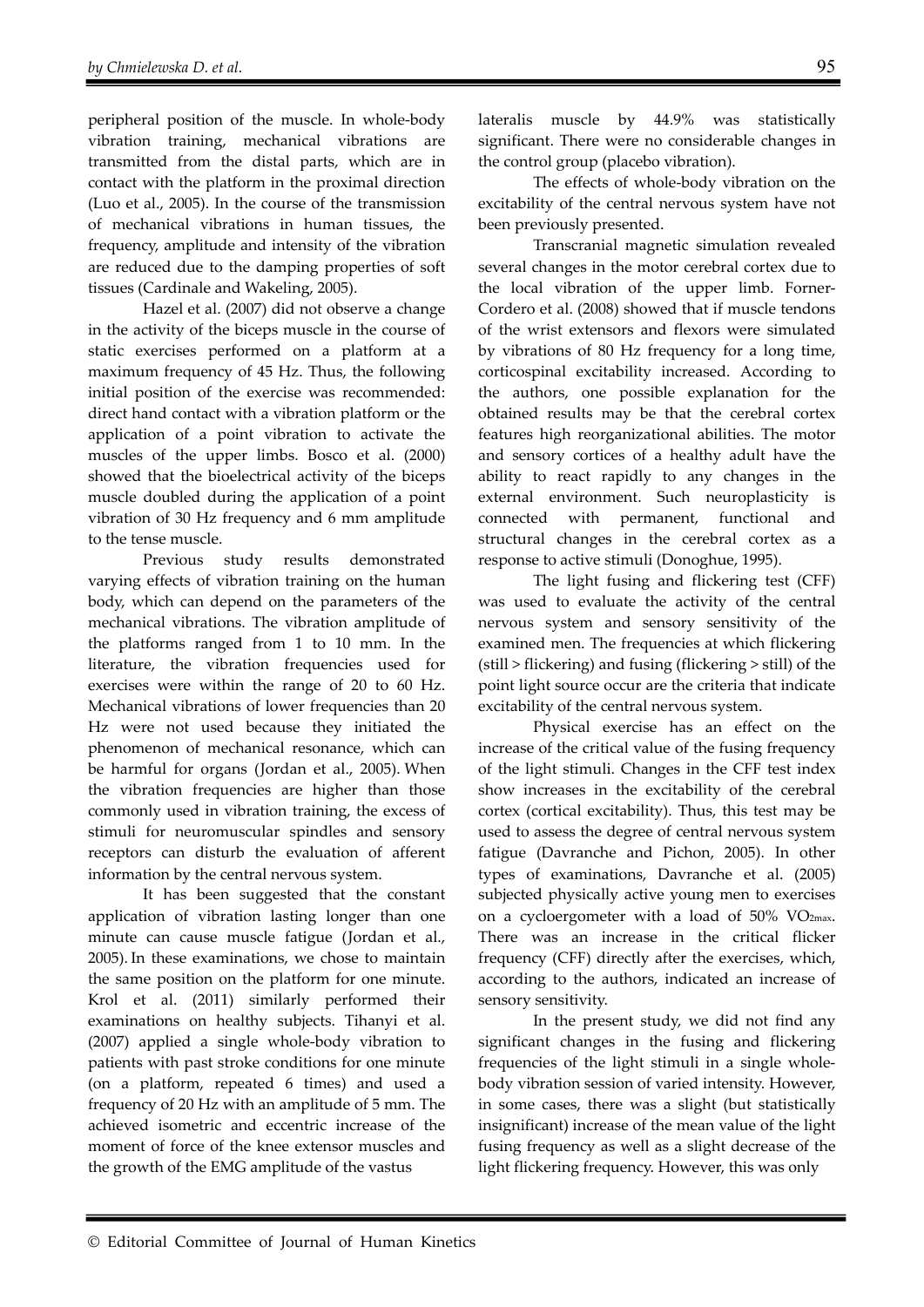found in group A. On the basis of the presented data, we presume that the activity of the central nervous system increased when the vibrations were applied, but such conclusions were not confirmed by the obtained results.

Men between the ages of 20 - 24 participated in the present study. The nervous system at that stage of ontogenetic development is characterized by a relative balance between stimulation and inhibition processes. In addition, the level of coordination abilities of all of the examined subjects was very high. We propose that the lack of significant differences in the chronaxy values after vibration training in the examined group is related to the high excitability observed in healthy subjects. According to Dolny and Reyes (2008), the exposure to whole-body vibration in young and healthy people is an adequate stimulus for the generation of adaptive changes in the neuromuscular system.

Games and Sefton (2011) stated that there had not been any studies on the effect of a wholebody vibration on the central and peripheral nervous system, which (according to the authors), is quite fundamental as far as the application of this method in elderly and neurological patients.

We present evidence to suggest that the action of acute vertical vibration on muscle enhances strength, power, balance and proprioception. Little attention has been given to the neural mechanisms of whole-body vibration training. However, our current conclusions, which are based on the performed examinations, suggest that a single session of whole-body vibration training may have an effect on the excitability of the peripheral nervous system. During this study, changes in the central nervous system excitability

were not observed. The effects of whole-body vibration training on the nervous system with regard to its implications on neurological rehabilitation and for elderly patients are interesting. We are aware of a demand for further investigation of the effects of different forms of vibration training on the nervous system, as well as on central and peripheral excitability.

Key Points

- 1. The application of whole-body vibration with diversified parameters did not change the activity of the central nervous system in any of the two groups examined.
- 2. A single whole-body vibration session of 20 Hz frequency and 2 mm amplitude generated a considerable decrease in the chronaxy value of the quadriceps femoris muscle, which was directly engaged in the training, to a value similar to its value prior to the vibration application.
- 3. A whole-body vibration frequency of 60 Hz and an amplitude of 4 mm did not generate statistically significant changes in the chronaxy of the quadriceps femoris muscle.
- 4. No changes in the chronaxy value of the brachioradialis muscle were noted when the vibration was applied.

Our findings seem to indicate that a single whole-body vibration session does not change the excitability of the neuromuscular system in healthy men. Therefore, whole body vibration can safely be used as a part of athletic training. However, further studies of larger populations are needed to explore the influence of various types of whole-body vibration training on the neuromuscular system.

## **References**

- Belavý DL, Miokovic T, Armbrecht G, Rittweger J, Felsenberg D. Resistive vibration exercise reduces lower limb muscle atrophy during 56-day bed-rest. *J Musculoskelet Neuronal Interact,* 2009; 2 (4): 225-235
- Bosco C, Iacovelli M, Tsarpela O, Cardinale M, Bonifazi M, Tihanayi J, Viru M, De Lorenzo A, Viru A**.**  Hormonal responses to whole-body vibration in men. *Eu J Appl Physio,* 2000; 81: 449-454
- Bostock H, Cikurel K, Burke D. Threshold tracking techniques in the study of human peripheral nerve. *Muscle αNerve*, 1998; 21: 137–158
- Cardinale M, Lim J. Electromyography activity of vastus lateralis muscle during whole-body vibrations of different frequencies. *J Strength Cond Res,* 2003; 17 (3): 621–624
- Cardinale M, Walkeling J. Whole body vibration exercise: are vibrations good for you? *Br J Sports Med*, 2005; 39 (9): 585-589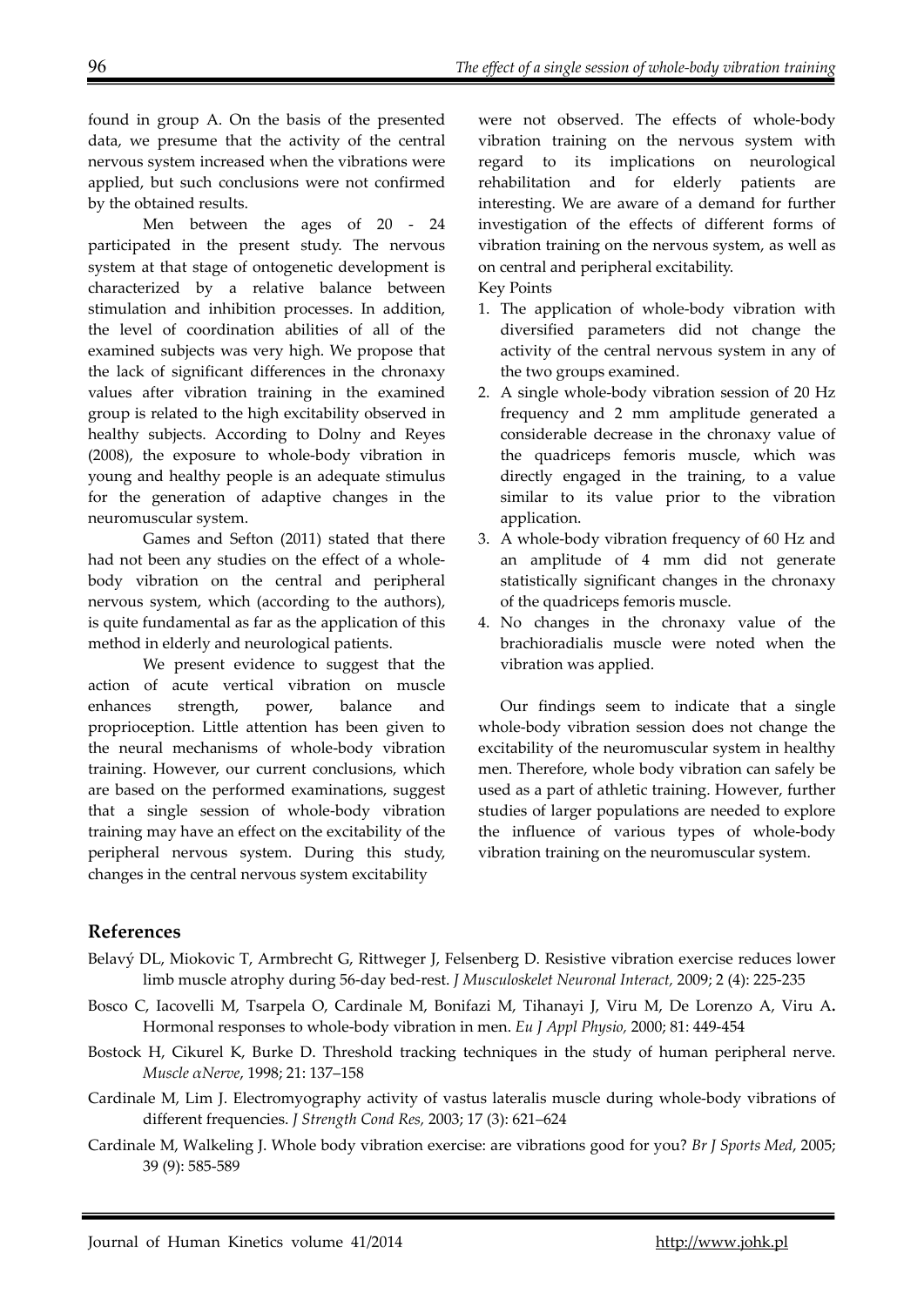- Cochrane DJ. Vibration exercise: the potential benefits. *Int J Sports Med*, 2011; 32: 75-99
- Cochrane DJ. The potential neural mechanism of acute indirect vibration. *J Sport Sci Med,* 2011; 10: 19–30
- Davranche K, Burle B, Audiffren M, Hasbroucq T. Information processing during physical exercise: a chronometric and electromyographic study. *Exp. Brain Res,* 2005; 165: 532-540
- Davranche K, Pichon A. Critical flicker frequency threshold increment after exhanding exercise. *J Sport Exer Psychol,* 2005; 27: 15-20
- Dolny DG, Reyes GF. Whole body vibration exercise: training and benefits. *Curr Sports Med Rep,* 2008; 7 (3): 152-157
- Donoghue JP. Plasticity of adult sensorimotor representations. *Curr Opin Neurobiol,* 1995; 5(6): 749-754
- Eklund G, Hagbarth KE. Normal variability of tonic vibration reflex in man. *Exp Neurol*, 1966; 16: 80-92
- Forner-Cordero A, Steyvers M, Levin O, Alaerts K, Swinnen SP. Changes in corticomotor excitability following prolonged muscle tendon vibration. *Behav Brain Res,* 2008; 26, 190 (1): 41-49
- Games KE, Sefton JM. Whole-body vibration influences lower extremity circulatory and neurological function. S*cand J Med Sci Sport*, 2011; 23 (4): 516-523
- Geddes LA. Accuracy limitations of chronaxie values. *IEEE Trans Biomed Eng,* 2004; 51 (1): 176-181
- Gyulai G, Rácz L, Di Giminiani R, Tihanyi J. Effect of whole body vibration applied on upper extremity muscles. *Acta Physiol Hung,* 2013; 100: 37–47
- Hazell T, Jakobi J, Kenno K. The effects of whole-body vibration on upper and lower body EMG during static and dynamic contractions. *App. Physiol Nut Metab,* 2007; 32 (6): 1156-1163
- Jordan J, Norris S, Smith D, Herzog W. Vibration Training: An overview of the area, training consequences, and future considerations. *J Strength Con Res,* 2005; 19 (20): 459-466
- Junggi H, Mayachela TV, Abraham MM, Jeff AS. Acute effects of whole body vibration on shoulder muscular strength and joint position sense. *J Hum Kinet,* 2010 (25): 17-25
- Kiernan MC, Burke D, Andersen KV, Bostock H. Multiple measures of axonal excitability: a new approach in clinical testing. *Muscle & Nerve,* 2000; 23: 399-409
- Krol P, Piecha M, Słomka K, Sobota G, Polak A, Juras G. The effect of whole-body vibration frequency and amplitude on the myoelectric activity of vastus medialis and vastus lateralis. *J Sport Sci Med,* 2011; 10: 169-174
- Ligouri GC, Todd CS, Hawley CA. Whole body vibration training is osteogenic at the spine in college-age men and women. *J Hum Kinet,* 2012 (31): 55-68
- Luo J, McNamara B, Moran K. The use of vibration training to enhance muscle strength and power. *Sports Med*, 2005; 35 (1): 23-41
- McBride JM, Nuzzo JL,Dayne AM, Israetel MA, Nieman DC, Triplett NT. Effect of an acute bout of whole body vibration exercise on muscle force output and motor neuron excitability. *J Strength Cond Res*, 2010; 24 (1): 184-189
- Mogyoros I, Kiernan M, Burke D. Strength duration properties of human nerve. *Brain,* 1996; 119: 439-447
- Murray JE, Jankelowitz SK. A comparison of the extitability of motor axons innervating the APB and ADM muscles. *Clin Neurophysiol*, 2011; 122, 11: 2290-2293
- Nelson Ch. Electrical evaluation of nerve and muscle excitability In: Electrotherapy in rehabilitation. Ed. Gersh, M.R. Philadelphia Davis Company, 101 - 145; 1998
- Ng K, Burke D. Nerve extitability studies in the present era. *ACNR,* 2007; 7 (5): 29-30
- Paternostro-Sluga T, Schuhfried O, Vacariu G, Lang T, Fialka Moser V. Chronaxie and accommodation index in the diagnosis of muscle denervation. *Am J Phys Med Rehabil*, 2002; 81: 253-260
- Piecha M, Krol P, Juras G, Sobota G, Polak A, Bacik B. The effect of short and long-term vibration training on postural stability in men. *Acta Bioeng Biomech,* 2013; 15 (3): 29-35